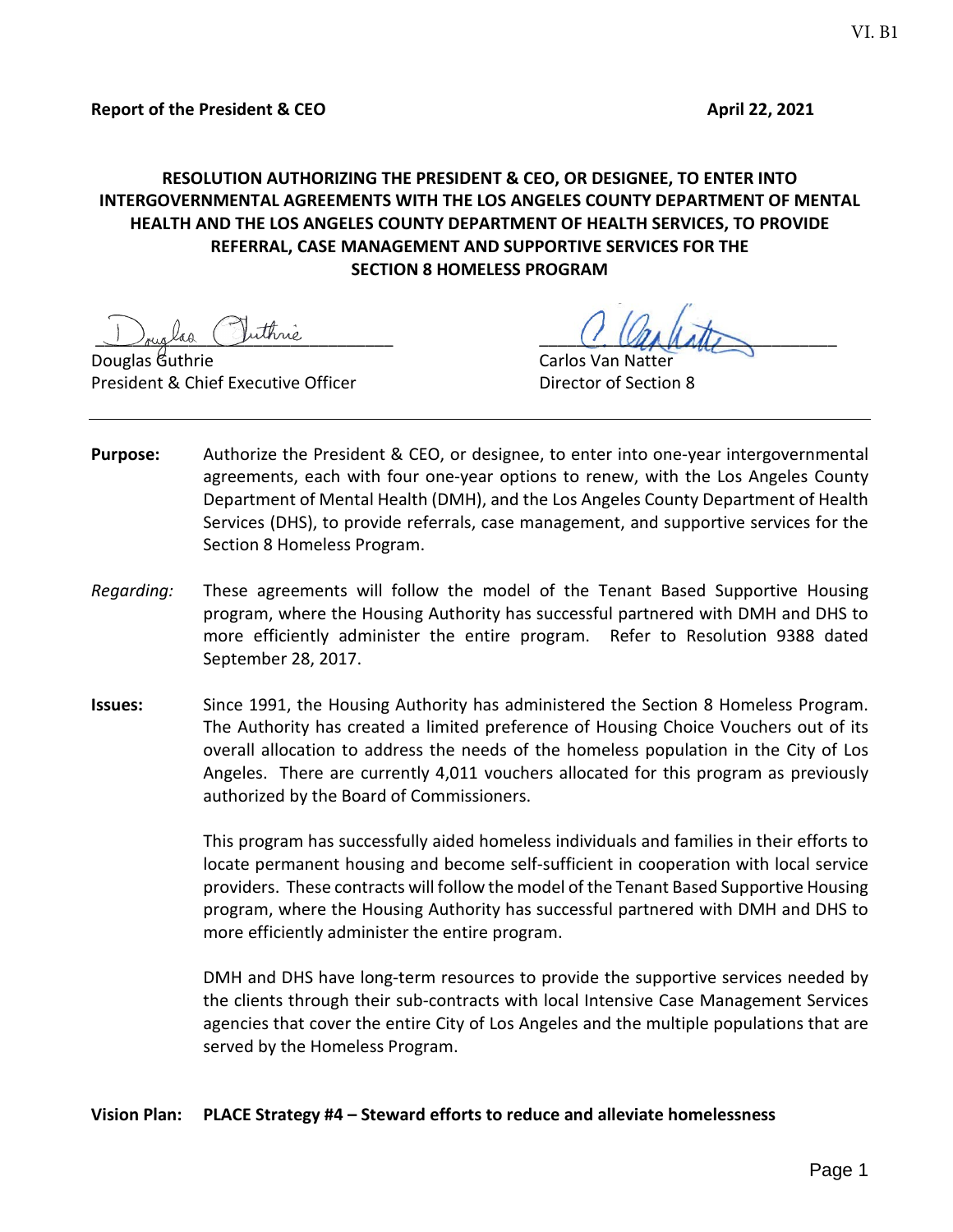With Board approval, this proposal will result in permanent housing for homeless individuals and families.

## **PEOPLE Strategy #9 – Increase access to mental health services including peer-to-peer support**

The mental health services provided by DMH will enable families to obtain and retain permanent housing.

#### **PEOPLE Strategy #12 – Improve access to physical health services**

The physical health services provided by DHS will enable families to obtain and retain permanent housing.

**Funding:** The Chief Administrative Officer confirms the following:

*Source of Funds:* No funding is required for this action.

#### **Environmental Review:** Not applicable.

**Section 3:** Not applicable.

## **Attachments:**

**1.** Resolution